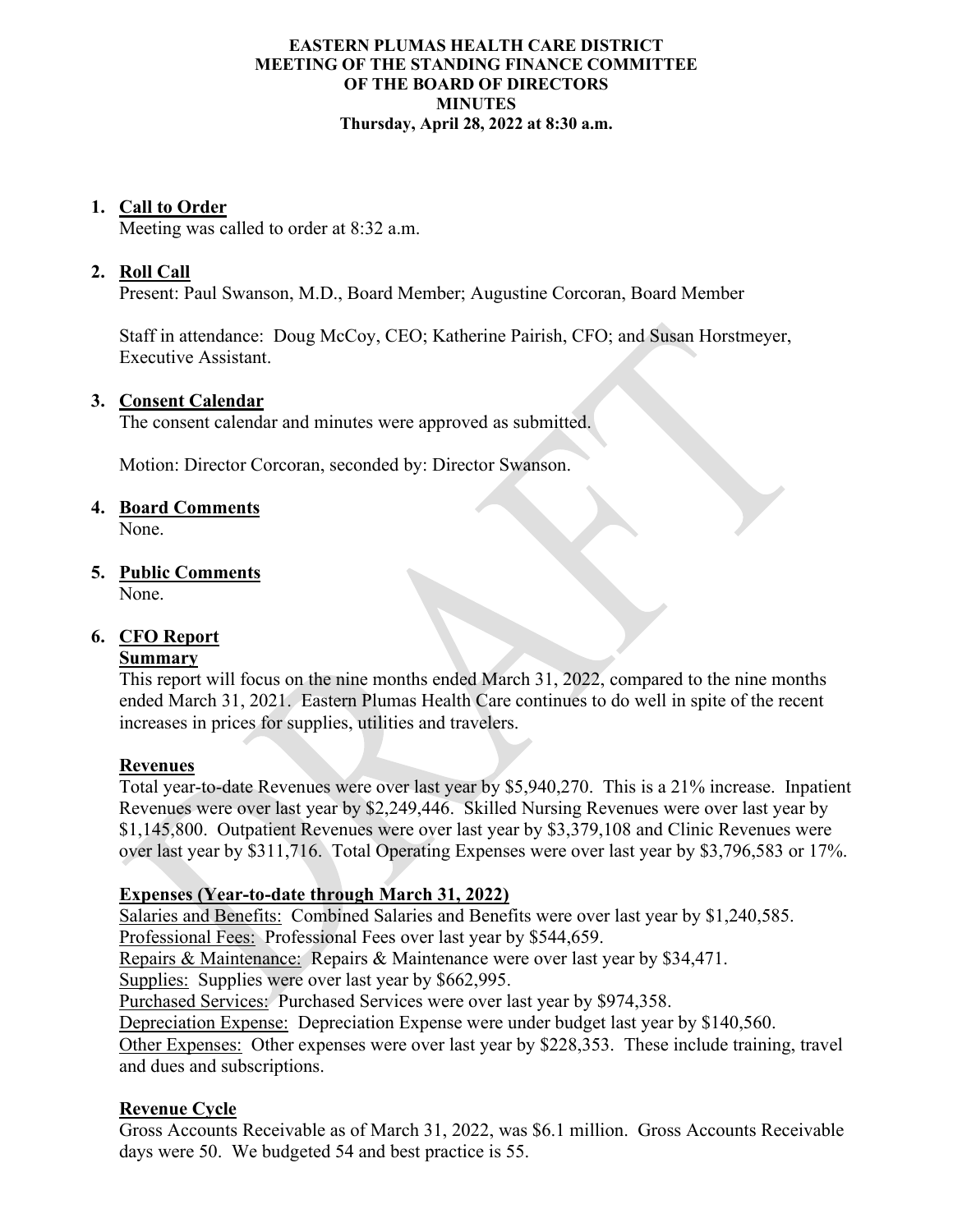## **Balance Sheet**

Total Assets increased by \$8,639,497, compared to March 31, 2021, or 30.53% (no including the funds received for CARES Act, Medicare Advance, and PPP). Total Cash increased by \$8,292,096, compared to March 31, 2021, or 56.85% (not including the funds received for CARES Act, Medicare Advance, and PPP).

## **Additional Information**

Included in year-to-date net profit of \$6,653,887 is \$3,033,556 for PPP forgiveness along with \$6,288,175 in IGT's. Days cash on hand on March 31, 2022, was 321. Without the CARES Act, Medicare Advance, and PPP funds, days cash on hand would be 250. March 31, 2021, days cash on hand was 144 without CARES, Medicare, and PPP.

We continue to work on the budgets for the 22/23 fiscal year and plan to present them to the Board for approval no later than the July 2022 meeting.

In response to Director Swanson's question at the last meeting a quick analysis of gross revenue showed the following:

Acute \$2800/ day Ambulance \$3700/ run Clinic \$231/ day ED \$1000/ patient SNF \$500/ patient/ day Swing \$2557/ day/ patient

These numbers do not include contractual obligations, which amount to roughly 35-36%. The contractual adjustments are dependent on the payer.

Director Swanson asked what % of revenue are costs for SNF?

Katherine Pairish answered 50% of gross revenue.

The consultant has been going through our processes to increase efficiencies, some things are being converted from manual to automatic. We anticipate an uptick in days AR as we transition to the new processes.

Director Swanson asked if there will be changes in charges for MEC?

Katherine Pairish answered that we will still be using the Superbill which contains check off boxes for care/ treatment received during a patient's visit. HIM has been matching these to the providers notes and changing the CPT codes to match the notes if there was a discrepancy prior to billing. We will now be having HIM contact the provider for clarification if a discrepancy is found between the Superbill and visit note. We need to keep education and the lines of communication open as codes change periodically.

Director Swanson commented that overall, we are doing quite well. Doug McCoy responded that we have had a 22% increase in patient revenue. Katherine Pairish stated that bigger hospitals seem to be more challenged.

Doug McCoy gave an update regarding the seismic retrofit legislation, which was initiated in 1994, and has been delayed many times. Many hospitals have progressed from a SPC1 to SPC2 classification based upon building improvements completed at their facilities. There is a placeholder Assembly Bill (SB 1339) which would revamp the language of the seismic retrofit requirement, potentially narrowing the scope or adding additional time to the requirement. The requirement would be a \$100 billion cost to California hospitals and would be unfunded. The